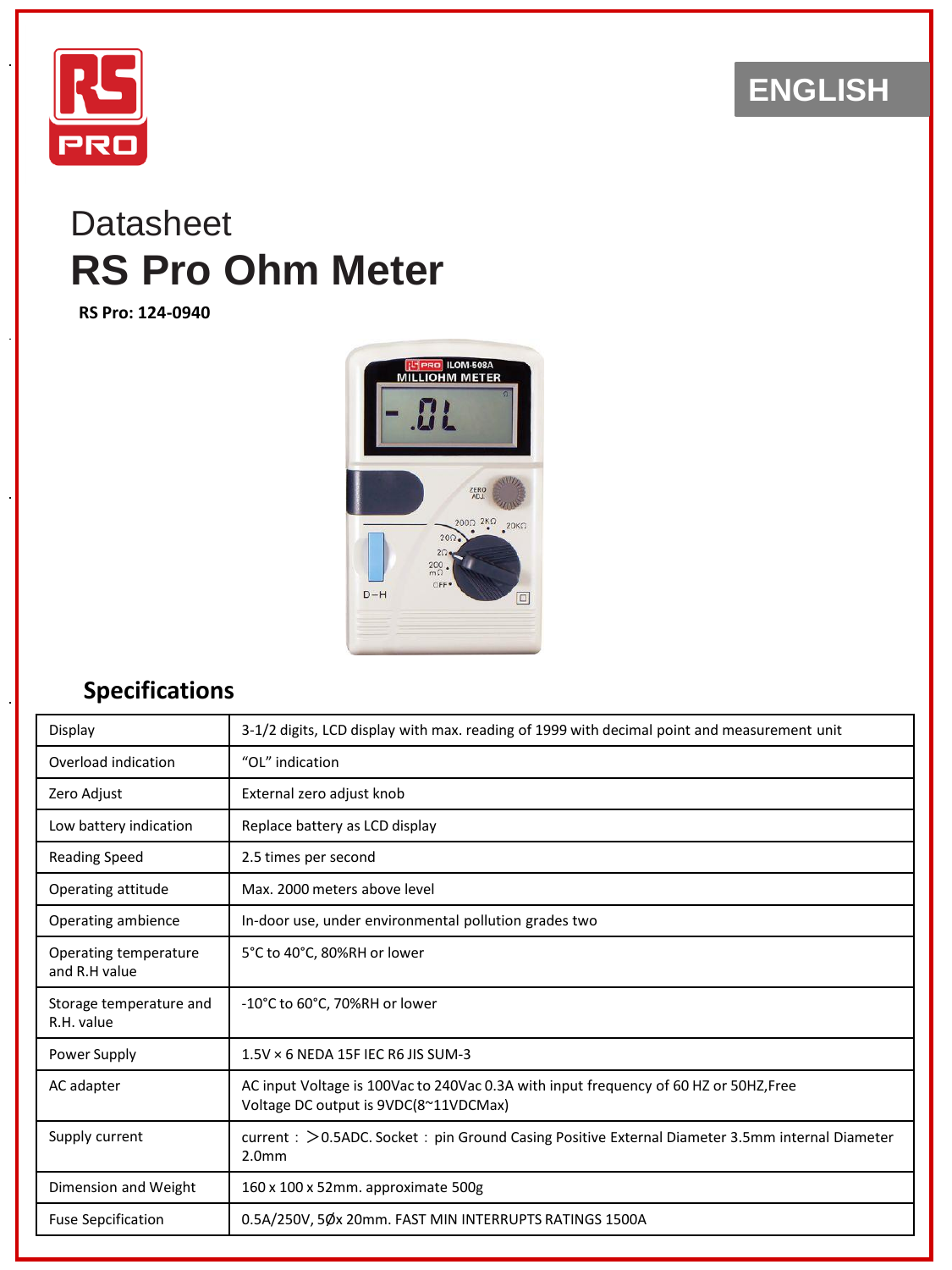

## **ENGLISH**



#### **Instrument description:**

- **1. RX Socket:** For testing clips input
- **2. LCD Display:** Indication of measured value and unit
- **3. ZERO ADJ Knob:** For zero adjustment
- **4. Power Switch and Range Selector Switch:** Selection in functional range of the meter.
- **5. D-H:** Lock up the LCD reading
- **6. DC Power Socket:** For AC adapter output DC voltage is 9VDC(8~11VDCMax)

### **Notice in prior to the testing**

Do not connect the testing input terminals LO, RX, RX, HI,) any input voltage directly, so as to prevent any possible damage to the internal circuits of the meter.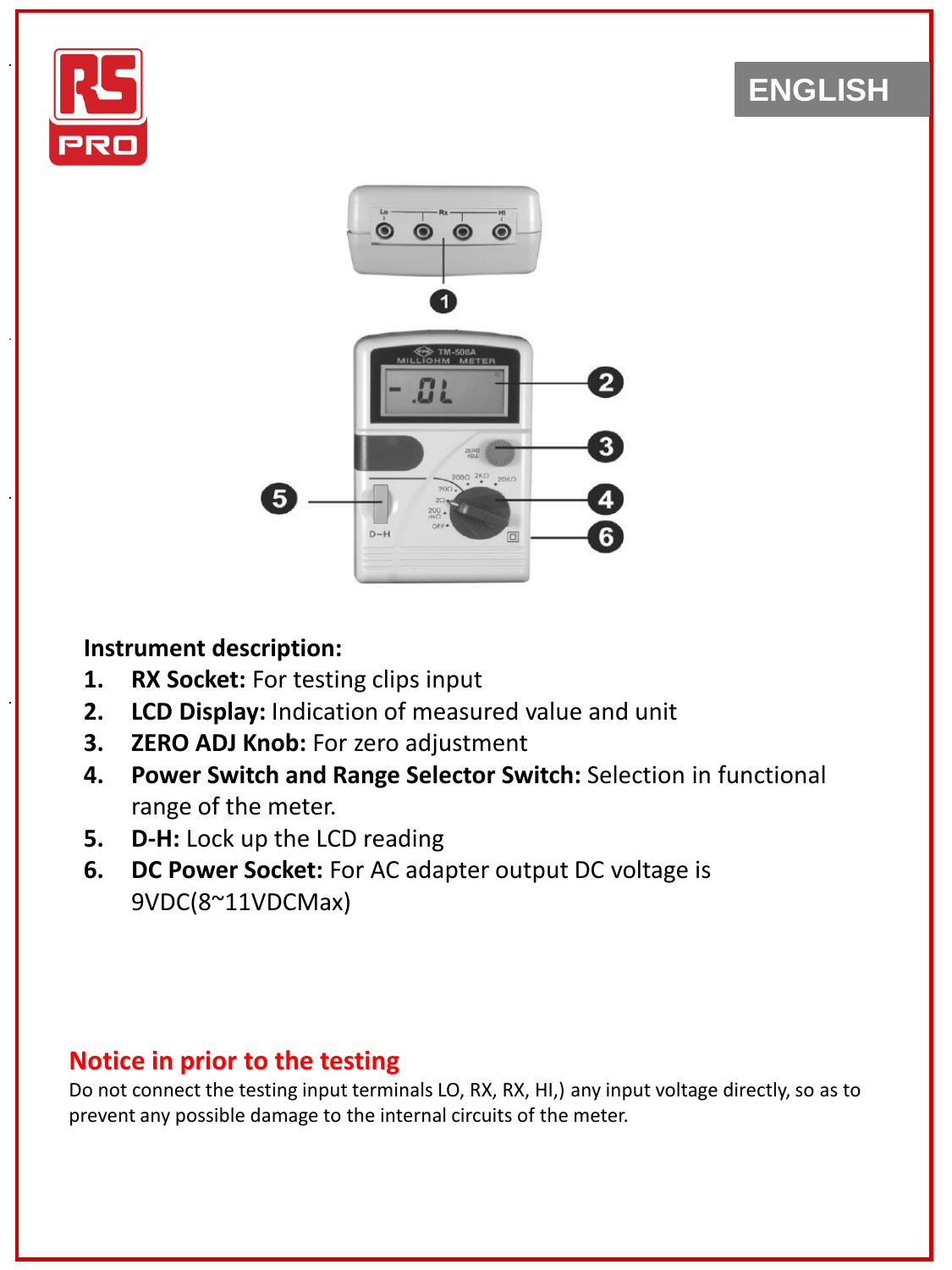



#### **Electrical Specifications:**

(23°C±5°C, 80% RH or lower)

Accuracy : t ( ..........% reading + ......... digit):

| Range                 | Accuracy                    | <b>Resolution</b> | Testing            | Open Voltage   |
|-----------------------|-----------------------------|-------------------|--------------------|----------------|
|                       |                             |                   | current            |                |
| $200 \text{ m}\Omega$ |                             | $0.1m\Omega$      | 100 <sub>m</sub> A |                |
| 2Ω                    |                             | $1m\Omega$        | 10 <sub>m</sub> A  |                |
| $20\Omega$            | $\pm (0.3\% + 4\text{dgt})$ | $10m\Omega$       | 10 <sub>m</sub> A  | Approx. 4.8VDC |
| $200\Omega$           |                             | $0.1\Omega$       | 1 <sub>m</sub> A   |                |
| $2k\Omega$            |                             | $1\Omega$         | 1 <sub>m</sub> A   |                |
| $20k\Omega$           |                             | 10 $\Omega$       | 100uA              |                |

#### **Battery Replacement:**

The meter is powered by 1.5V battery x6pcs (NEDA 15F IEC R6 JIS UM-3). Use the following procedure to replace the battery:

- 1. Replace battery immediately when LCD displays "en".
- 2. Turn the function switch to the "OFF" position.
- 3. Use a screwdriver to unfasten the screws on the battery cover and remove the cover.
- 4. Take out the old batteries and replace with new batteries, taking care to note the correct polarity.
- 5. Re-install the battery cover and tighten the holding screws.

**Fuse Replacement:**<br>For a safety protection of the electrical circuit please replace new fuse complying the specification 0.5A/250V, 5Øx 20mm. FAST MIN INTERRUPT RATINGS 1500A.

- Select the function range switch to "OFF" position. To unscrew the bottom 1. case by using a screwdriver.
- 2. Pull out the burned fuse and replace a new one.
- 3. Close the bottom case and tighten screw.